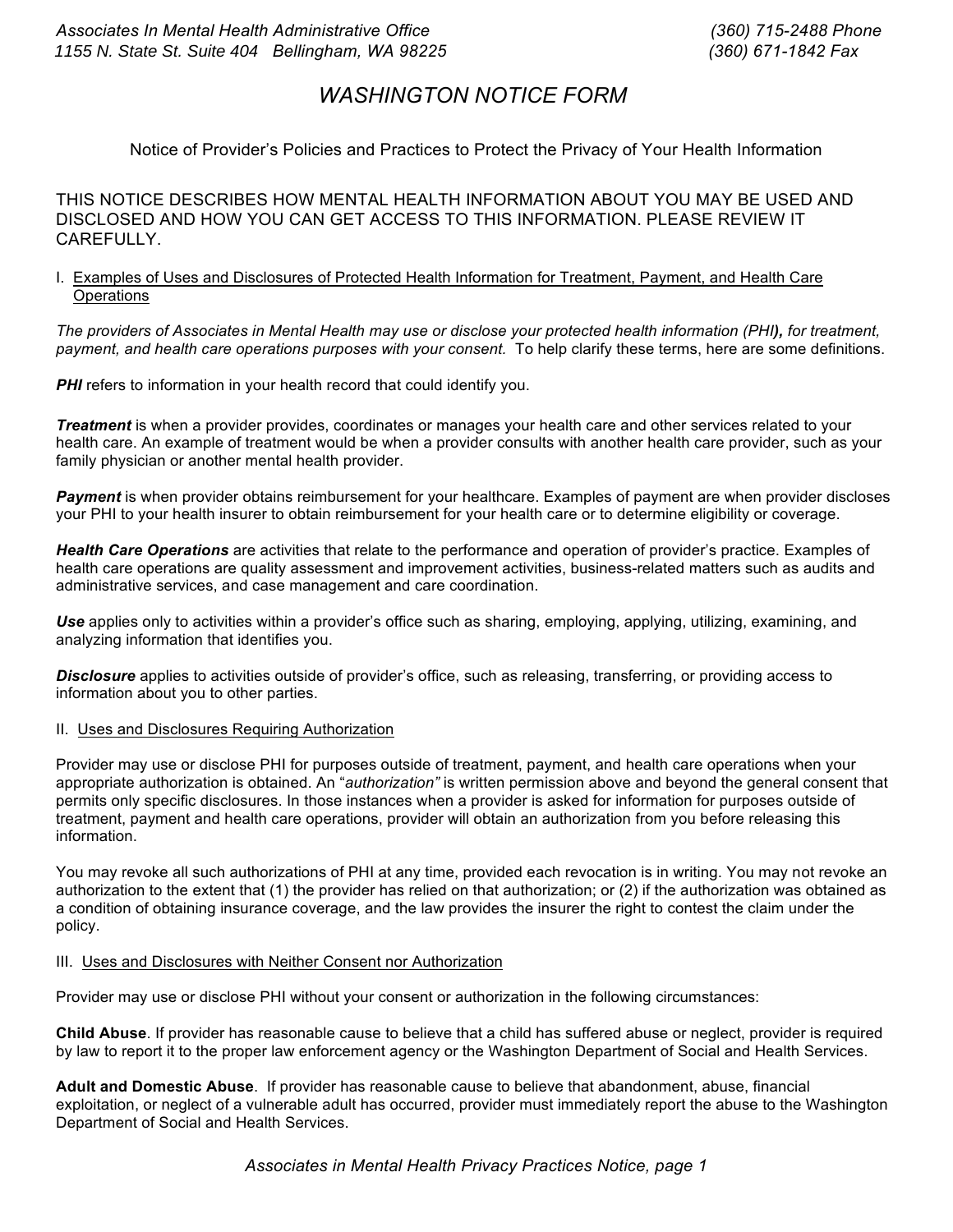**Sexual or Physical Assault**. If provider has reason to suspect that sexual or physical assault has occurred, provider must immediately report to the appropriate law enforcement agency and to the Department of Social and Health Services.

**Health Oversight**.If the Washington Licensing Board subpoenas provider as part of its investigations, hearings or proceedings relating to the discipline, issuance or denial of licensure of State licensed providers, provider must comply with its orders. This could include disclosing your relevant mental health information.

**Judicial or Administrative Proceedings**. If you are involved in a court proceeding and a request is made for information about the professional services that provider has provided to you and the records thereof, such information is privileged under state law, and provider will not release information without the written authorization of you or your legal representative, or a subpoena of which you have been properly notified and you have failed to inform provider that you are opposing the subpoena, or a court order. The privilege does not apply when you are being evaluated for a third party or where the evaluation is court ordered. You will be informed in advance if this is the case.

**Serious Threat to Health or Safety**.Provider may disclose your confidential mental health information to any person without authorization if provider reasonably believes that disclosure will avoid or minimize imminent danger to your health or safety, or the health or safety of any other individual.

**Worker's Compensation**. If you file a worker's compensation claim, with certain exceptions, provider must make available, at any stage of the proceedings, all mental health information in their possession relevant to that particular injury in the opinion of the Washington Department of Labor and Industries, to your employer, your representative, and the Department of Labor and Industries upon request.

# IV. Other Uses and Disclosures of Protected Health Information

Uses and disclosures not in this Notice will be made only as allowed or required by law or with your written authorization. Regarding all other uses and disclosures for which an authorization or opportunity to agree or object is not required, including specialized government functions, please see HIPAA 164.512.

#### V. Patient's Rights

*Receive, read, and ask questions about this Notice*. You have the right to request and receive a paper copy of the most current Notice of Privacy Practices for Protected Health Information (Washington Notice Form) from your provider.

*Right to Request Restrictions*. You have the right to request restrictions on certain uses and disclosures of protected health information about you. You must deliver this request in writing to your provider. However, your provider is not required to agree to a restriction you request but will comply with any request granted.

*Cancel prior authorizations*. You have the right to cancel prior authorizations to use or disclose health information by giving written revocation to your provider. Your revocation does not affect information that has already been released. It also does not affect any action taken before your provider has your revocation. Sometimes, you cannot cancel an authorization if its purpose was to obtain insurance.

*Right to Receive Confidential Communications by Alternative Means and at Alternative Locations*. You have the right to request and receive confidential communications of PHI by alternative means and at alternative locations. For example, you may not want a family member to know that you are receiving treatment. Upon your written request, your provider will send your PHI to another address.

*Right to Inspect and Copy*. You have the right to inspect or obtain a copy (or both) of PHI in your provider's mental health and billing records used to make decisions about you for as long as the PHI is maintained in the record. Your provider may deny your access to PHI under certain circumstances, but in some cases you may have this decision reviewed. Upon your request, your provider will discuss with you the details of the request and denial process.

*Right to Amend*. You have the right to request an amendment of PHI for as long as the PHI is maintained in the record. Your provider may deny your request. On your request, your provider will discuss with you the details of the amendment process. You may write a statement of disagreement if your request is denied. It will be stored in your medical record and included with any release of your records.